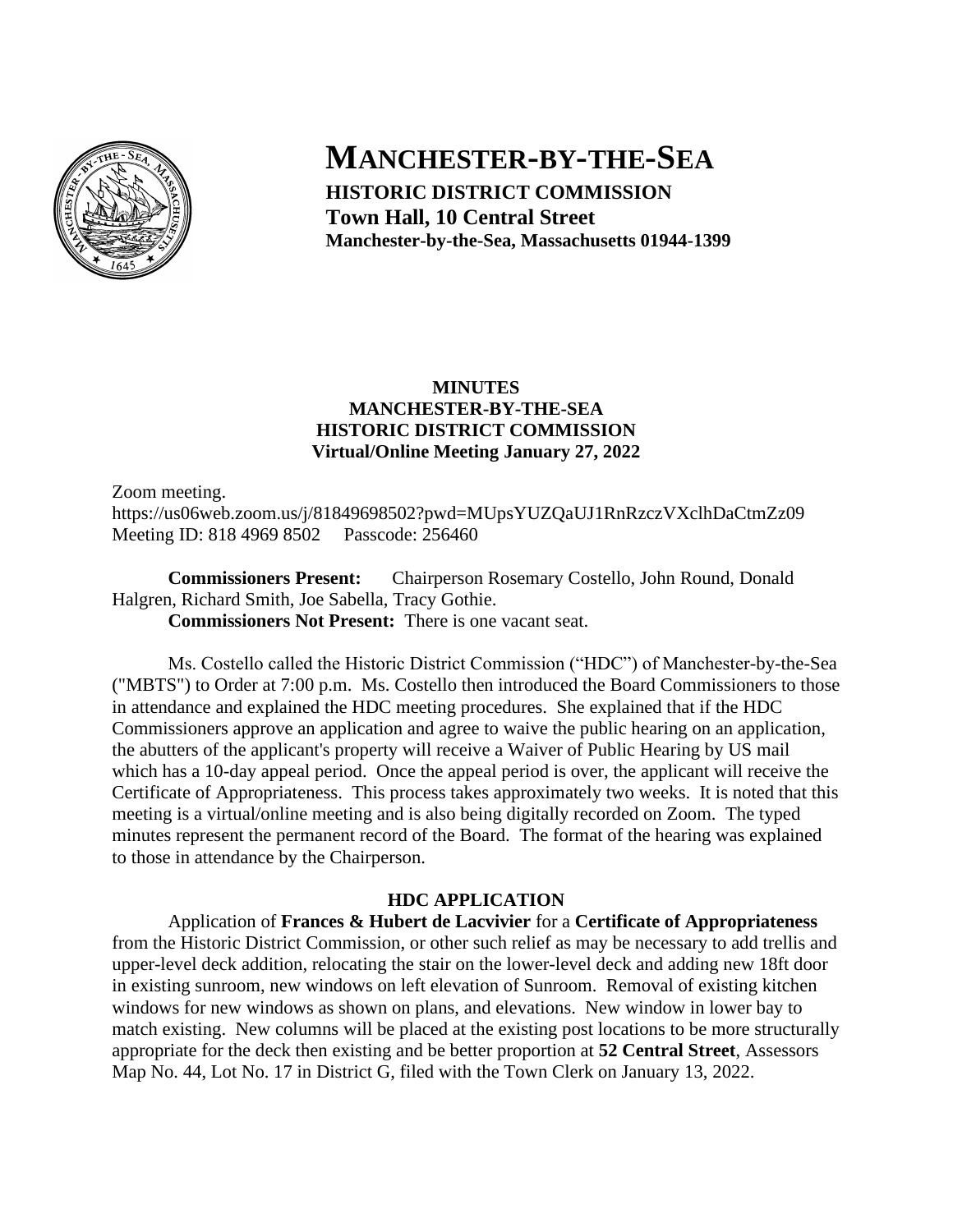Architect Eric Gjerde of SeaGlass Architects, LLC appeared virtually before the Commission. He displayed a drawing and plan on the screen and noted that all proposed work is on the harborside and not the street side of the home. The goal is to blend the sun room in better with architectural elements. He said that the plan is to add a trellis and upper level deck, relocate the stair on the lower level and add new a 18 ft 7 panel door on the existing sun room. A new window would be installed on the bay to match the existing. The stairs to the deck would be relocated. New columns would be placed at the existing post locations to be more structurally appropriate for the deck than the existing and would be better proportioned. The existing deck would be rebuilt so that it would be 2 ft larger than the existing. The sliders would be relocated and repurposed. A new window that looks like double hung would be added in the kitchen. A door from the sunroom to the dining room will be removed.

Mr. Gjerde said the applicant appeared before the Conservation Commission who approved the plan as it did not impact the environmental area.

Responding to Mr. Round, Mr. Gjerde said existing sliders will be re-used. Doors on the second floor will be reinstalled on the first floor. A door and a 6 over 6 window will be replaced. He is proposing that the kitchen windows would be 4 over 4. Mr. Round suggested 4 over 1. Mr. Gjerde said the folding window swings out. It is currently 4 over 1. He created grills at the top of the window. Mr. Round said he prefers a bay window on the first floor to match second.

Ms. Gothie agreed with Mr. Round.

Responding to Mr. Round regarding railings, Mr. Gjerde said they will be mahogany with stainless steel bars. Cables will disappear at a distance.

Responding to Ms. Costello, Mr. Gjerde said the trellis would be wood interior, cladded with PVC. The vertical lattice under the porch would be PVC. There would be no changes to windows on the top two floors.

Responding to Mr. Smith, Mr. Gjerde said the trellises are  $5 \times 8$ .  $5 \frac{1}{2} \times 1$  PVC on each side. They will keep the second floor, although the trim and trellis will be removed. There are no changes to trim or façade elsewhere

Mr. Gjerde said he made a departure from the 3-D plan he presented and he would not submit it with the application.

Regarding whether there are any other possible future projects coming. Mr. Gjerde said the goal is to have outdoor space for the owners.

Ms. Costello asked Commission members whether a public hearing is needed. Members responded that they did not feel the need for a public hearing. Mr. Halgren said the plan does not change the footprint. Mr. Smith said the changes will make the home more attractive; the new plan looks better, it is clearly progress, although it is not doing anything to bring back the historic, the changes are on the rear side of the house; it is an improvement. Ms. Costello said it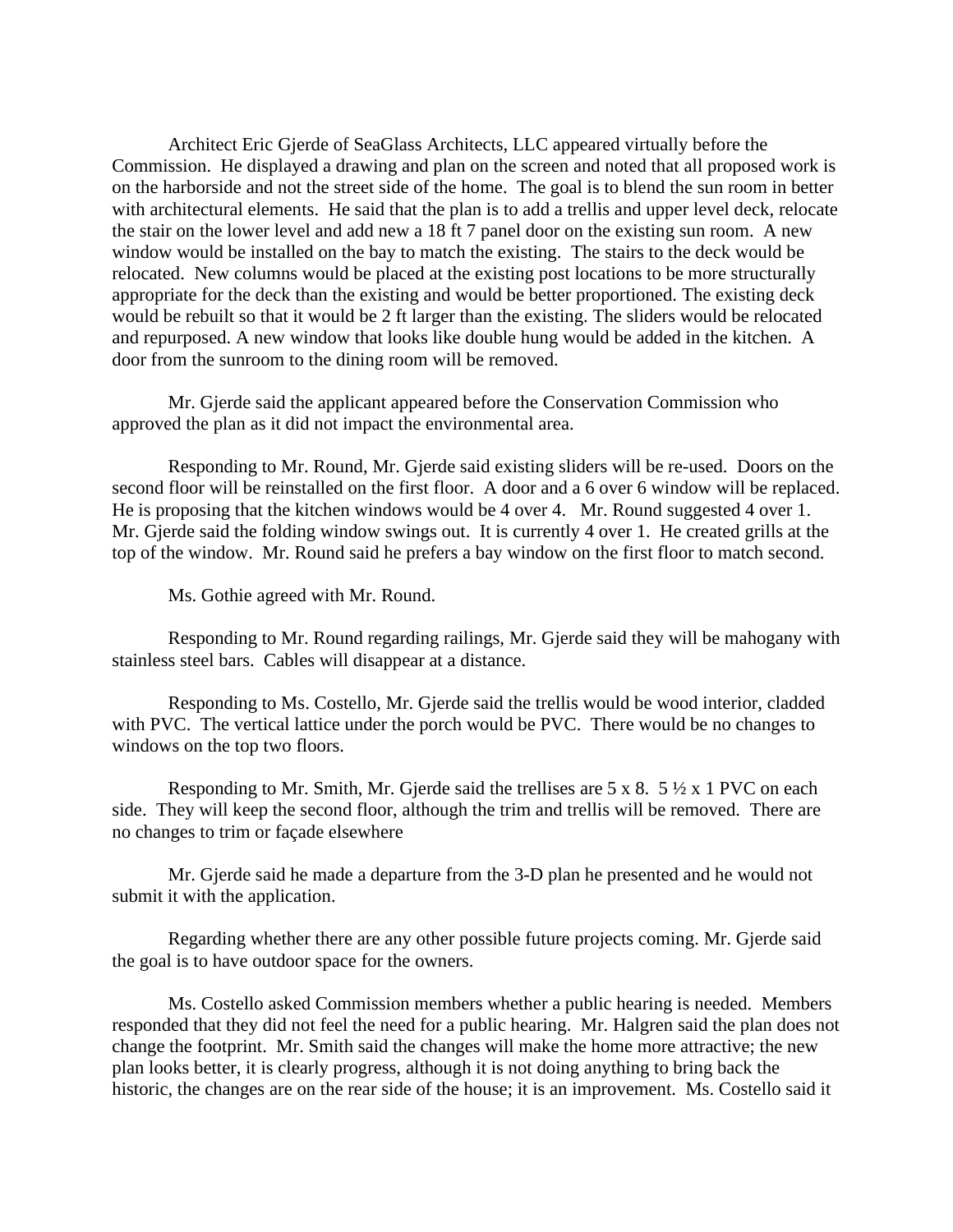does not negatively impact the historic district, does not detract from the neighbors or the harbor. Mr. Round said that although it is not particularly historic it fits in with the harbor and the house.

There being no further discussion, and upon motion made by Mr. Round and seconded by Ms. Gothie, by roll call vote with Members Costello, Round, Halgren, Smith, Gothie and Sabella voting in the affirmative, it was VOTED to waive a public hearing.

Upon motion made by Mr. Halgren and seconded by Ms. Gothie, by roll call vote with Members Costello, Round, Halgren, Smith, Gothie and Sabella voting in the affirmative, it was Voted to approve the design as submitted with accommodations discussed during this review and to Grant a Certificate of Appropriateness for the design as submitted, excluding activities on left and right side of the house, and with 4 over 1 grills on the bay window at the lower level.

## **ADMINISTRATIVE MATTERS**

## • **Approval of Minutes**

Upon motion made by Mr. Halgren and seconded by Mr. Round, it was Voted by roll call Vote, with Members Costello, Round, Halgren, Smith, Gothie and Sabella voting in the affirmative, to approve the minutes of May 27, June 10, October 6, October 14, and October 28, 2021.

- Members discussed the two signs on the Common that are affixed to light posts. Ms. Gothie reported that there are people who walk their dogs on the new grass. Mr. Round with get in touch with the DPW and advise them to submit an application and get on the HDC Agenda.
- Review and approval of HDC 2022 Meeting Calendar. Members agreed to begin their February 24, 2022 meeting at 7:30 p.m. There were no other comments on the 2022 Meeting Calendar.
- Discussion of amendments to Manchester Historic District Guidelines. Mr. Smith said the Goal of the changes he had submitted was to communicate more effectively so that applicants would make the right decision. He will resubmit a draft of changes to the 2015 Guidelines, including signage, and a clause in the intro which states that the changes must follow the application and after the work is completed, the property may be inspected subsequently.
- Any other administrative matters that could not reasonably have been anticipated in advance of the required 48-hour posting. Ms. Costello reported that the Board of Selectmen are instituting a policy on the keeping of meeting recordings.

**The next HDC meeting:** February 24 beginning at 7:30 p.m.

Mr. Round made a motion to adjourn. Mr. Smith seconded the motion. The HDC Commissioners voted unanimously in favor of adjourning this HDC meeting at 8:20 p.m.